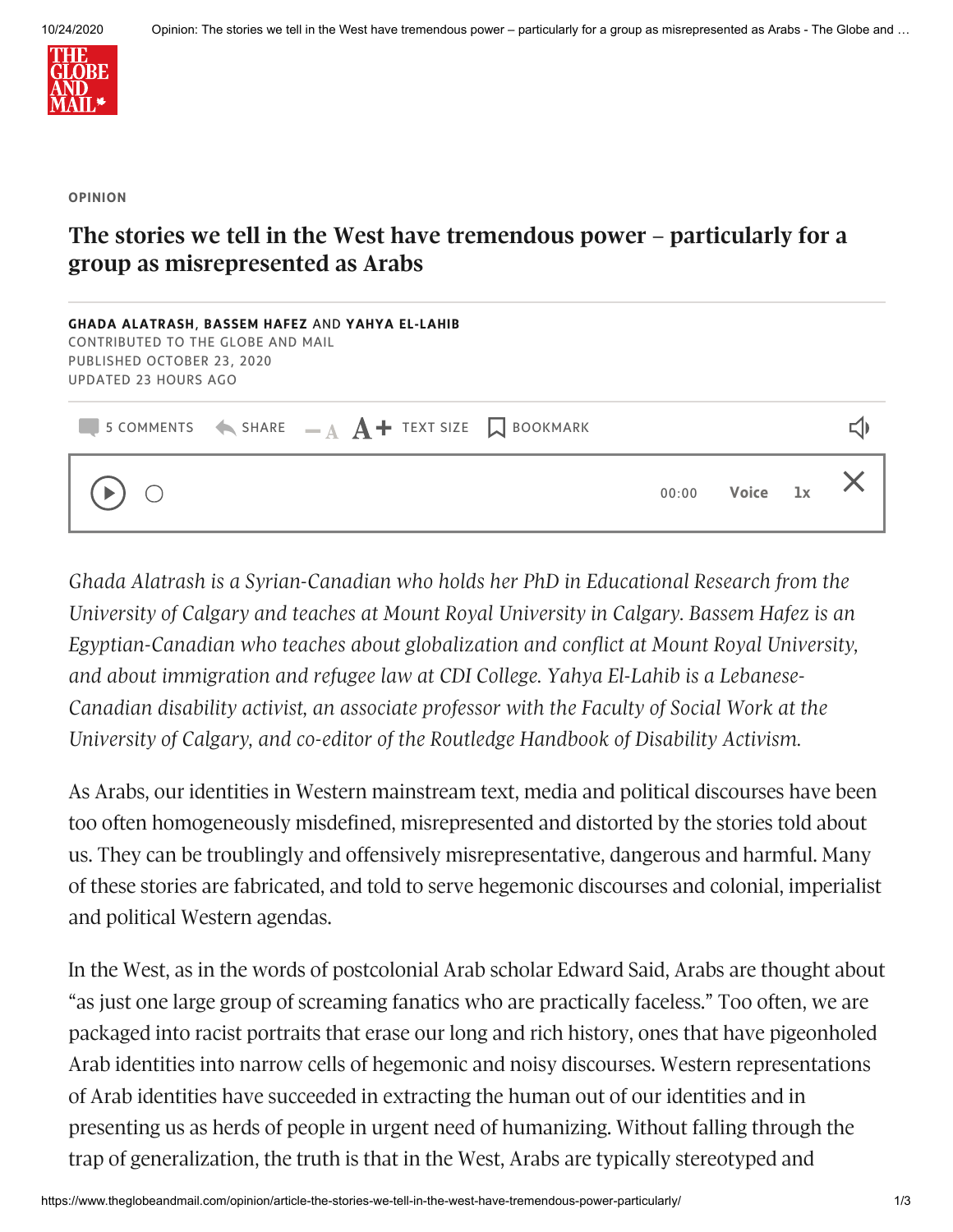othered to serve the interests of dominant powers. Arab women are often exoticized and eroticized, or represented as oppressed, in need of saving, or silenced and erased, stripped of agency and voice; Arab men are often portrayed as religious zealots, traditional, or as potential terrorists who impose threat to Western civilization.

These stories about Arabs are fixed, told through a colonial lens, and created to advance military schemas and to manufacture the consent of the Western masses, as philosopher Noam Chomsky once suggested. They suggest that our part of the world is uncivilized and vulnerable, and in desperate need of a Western saviour.

To be an Arab in the West is to continuously try to defy and disrupt the misrepresentations – an exhausting task indeed. We reject these stories. They do not represent us as Arabs.

What's frequently left out of them is that Arab civilization dates back to the beginning of history, that the diversity of the Arab world is so vast – including 22 countries that stretch from Western Asia to North Africa to the Horn of Africa, with shorelines that look onto the Atlantic Ocean, the Arabian Sea, the Mediterranean Sea and the Indian Ocean. Within these countries reside hundreds of millions of Arabs who speak an Arabic language made up of countless dialects and accents, who are born to different religions, practise diverse cultural traditions, and whose rich cuisines, music, poetry and literatures are each unique.

So, as we look for ways to disrupt dominant Western representation of Arab identities, and by way of reclaiming our Arab culture, we – the Calgary Arab Arts and Culture Society – will be hosting the [Calgary](https://secure.tgam.arcpublishing.com/composer/calgaryarabartssociety.ca) Arab Film Nights Festival for the eighth year. Our hope is that the stories in these films will reconstruct the human in Arab identities and dismantle the deafening dehumanizing representations. We hope that our audience may come to re-examine their preexisting stances and understanding of Arab identities. We believe this is an opportunity for film and story to offer alternate ways of knowing the Arab subject, and to inform modern Canadian society of our human experiences and lived realities through the Arab-local's, non-Western point of view.

In feature films, shorts and documentaries delivered both in theatre and online, Calgary Arab Film Nights Festival will feature the diversity of Arab-lived realities. This year's festival will feature Alberta-produced *[Jasmine](https://www.youtube.com/watch?v=pbT0P_5bq-U&ab_channel=CIFFCalgary) Road,* by Warren Sulatycky, as well as the Lebanese movie *[1982](https://www.youtube.com/watch?v=ly1jyhqyj7w&ab_channel=EmpireMovies)* starring Oscar-nominated Nadine Labaki. (All proceeds from that screening will be donated to the Canadian Red Cross in light of the provincial government's announcement that it would match Albertans' donations to explosion relief efforts in Beirut.) The Sudanese